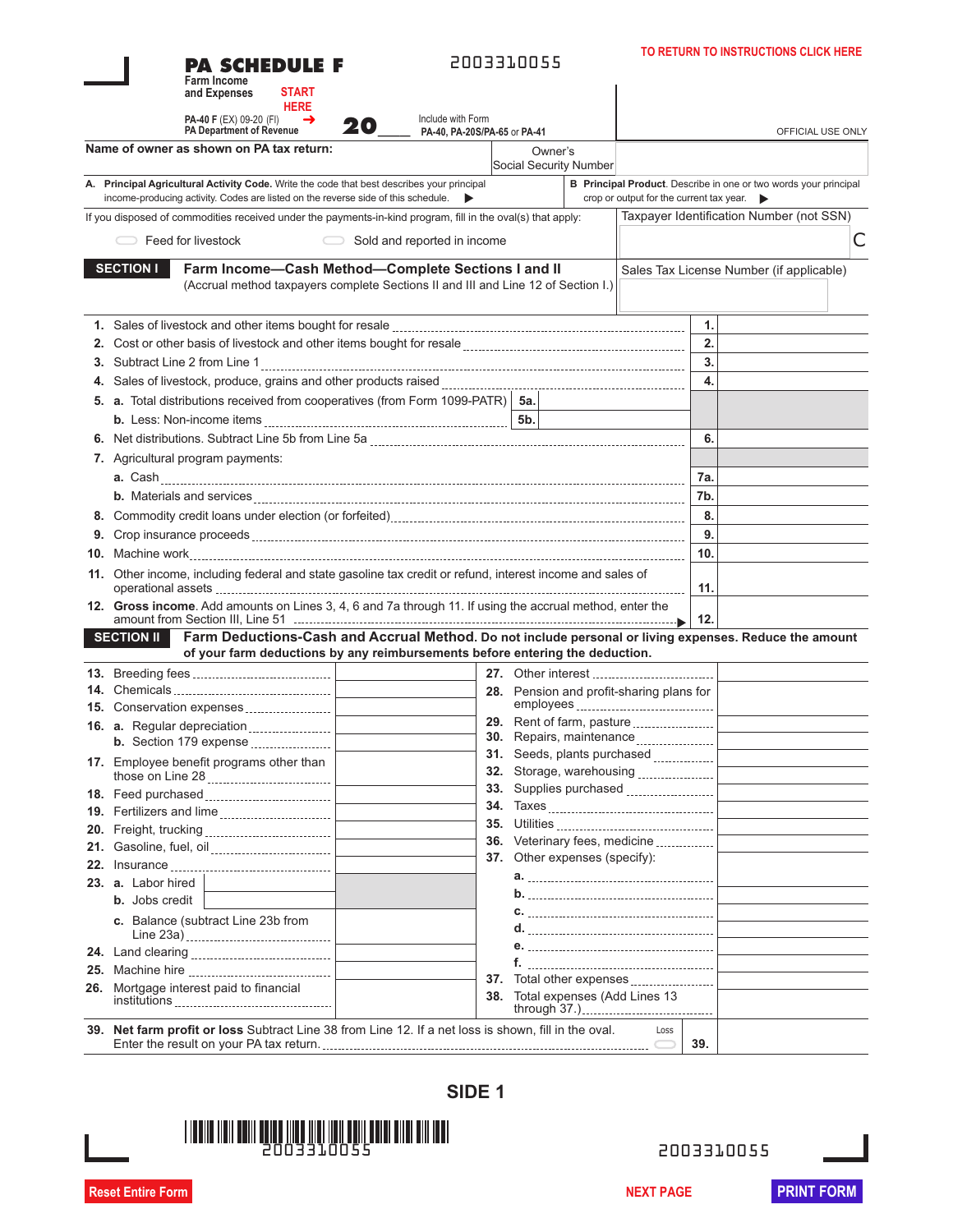**PA SCHEDULE F Farm Income**

2003410053

| <b>PA-40 F</b> (EX) 09-20 (FI)  |  |
|---------------------------------|--|
|                                 |  |
| <b>PA Department of Revenue</b> |  |
|                                 |  |

**START HERE** ➜

| Name of owner as shown on PA tax return: | Social Security Number |
|------------------------------------------|------------------------|
|                                          |                        |

**and Expenses**

**PA-40 F** (EX) 09-20 (FI)<br>**PA Department of Revenue <b>20\_\_\_\_** OFFICIAL USE ONLY

#### **Farm Income—Accrual Method SECTION III**

|     |                                                                                 |     |  | 40.  |  |
|-----|---------------------------------------------------------------------------------|-----|--|------|--|
|     | 41. Agricultural program payments:                                              |     |  |      |  |
|     |                                                                                 |     |  | 41a. |  |
|     |                                                                                 |     |  | 41b. |  |
|     |                                                                                 |     |  | 42.  |  |
| 43. |                                                                                 |     |  | 43.  |  |
| 44. |                                                                                 |     |  | 44.  |  |
|     |                                                                                 |     |  | 45.  |  |
|     | 46. Inventory of livestock, produce, grains and other products at beginning of  |     |  |      |  |
|     |                                                                                 | 46. |  |      |  |
|     | 47. Cost of livestock, produce, grains and other products purchased during year | 47. |  |      |  |
|     |                                                                                 | 48. |  |      |  |
|     | 49. Inventory of livestock, produce, grains and other products at end of year   | 49. |  |      |  |
| 50. |                                                                                 |     |  | 50.  |  |
|     |                                                                                 |     |  | 51.  |  |

# **Principal Agricultural Activity Codes**

Select one of the following codes and write the four-digit number on Line A on Page 1 of this schedule.

**NOTE:** If your principal source of income is from providing agricultural services such as soil preparation, veterinary, farm labor, horticultural or management for a fee or on a contract basis, you should file PA Schedule C.

- **0120 Field crop**, including grains and nongrains such as cotton, peanuts, feed corn, wheat, tobacco, Irish potatoes, etc.
- **0160 Vegetables and melons**, garden-type vegetables and melons, such as sweet corn, tomatoes, squash, etc.
- **0170 Fruit and tree nuts**, including grapes, berries, olives, etc.
- **0180 Horticultural specialty**, including the growing of ornamental floriculture and nursery products such as plants, shrubbery, bulbs, flowers, sod, etc.
- **0211 Beef cattle feedlots**
- **0212 Beef cattle**, except feedlots
- **0215 Hogs, sheep and goats**
- **0240 Dairy**

**SIDE 2**

- **0250 Poultry and eggs**, including chickens, ducks, pigeons, quail, etc.
- **0260 General livestock**, not specializing in any one livestock category
- **0270 Animal specialty**, including fur-bearing animals, pets, fish, horses, etc.
- **0300 Agricultural production**, not specified.

2003410053 2003410053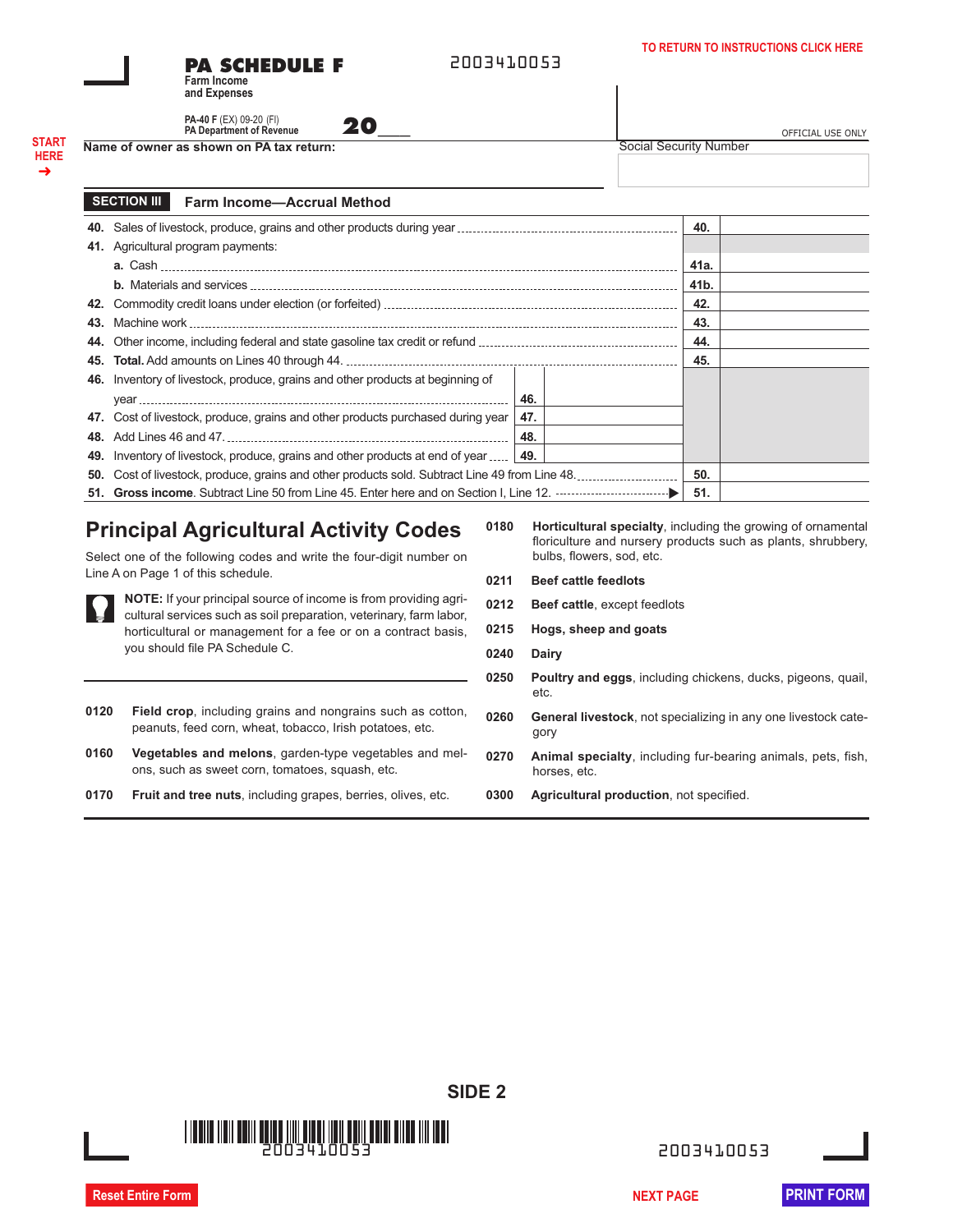

# **Instructions for PA-40 Schedule F**

PA-40 F IN (EX) 09-20<br>
PA-40 F IN (EX) 09-20

# **OVERVIEW**

Use PA Schedule F to report income or loss from a business you operate as a farm. The following definitions may be helpful in determining if you should file a PA Schedule C or PA Schedule F:

*Farming* - The following activities, when engaged in as a regular business:

(i) *Agriculture*. The business of producing food products or other useful or valuable growths or crops by tilling and cultivating the soil, and by breeding, raising and feeding cattle, livestock, bees, poultry or other animals that produce a food product or are themselves a food product. For example, the commercial raising of mushrooms is farming, but gardening and similar noncommercial activities are not farming. The following are not included within the definition of agriculture:

- (A) The breeding or raising of dogs, cats and other pets; or game animals, birds, fish or other animals intended for use in sporting or recreational activities such as, but not limited to, hunting, fishing, show competition and racing.
- (B) The operation of stockyards or slaughterhouses.

(ii) *Horticulture*. The business of producing vegetables, vegetable plants, fruits and nursery stock, including the operation of commercial vegetable greenhouses and nurseries. Horticulture does not ivnclude the business of servicing plants owned by other persons.

(iii) *Floriculture*. The business of producing flowers and decorative or shade trees, plants and shrubs in the field, nursery or greenhouse. The raising of trees as timber or lumbering and logging or sawmill operations are not included in the definition of floriculture.

(iv) *Dairy farming*. The business of breeding, feeding and raising cattle and other milk producing animals, and the production of feed for them by the owner of the animals. This doesn't include operations such as pasteurizing or homogenizing or the making of butter, cheese and ice cream. These activities should be reported on PA Schedule C.

(v) *Fur-ranching*. The propagation and raising of ranch raised fur-bearing animals.

(vi) *Propagation of game birds*. The propagation of game birds for commercial purposes by holders of propagation permits issued under 34 Pa.C.S. § § 101—2965 of the Game and Wildlife Code.

(vii) *Propagation of aquatic animals*. The propagation of fish and other aquatic animals for commercial use as a food or food product by holders of propagation permits issued under 30 Pa.C.S. § § 101—7314 of the Fish and Boat Code.

For more information regarding the definition of a business, profession or farm activity and for Pennsylvania's requirements for reporting income and expenses, visit www.revenue.pa.gov.

**NOTE:** Pennsylvania determines income and loss under those accounting principles, systems and practices acceptable by standards of the accounting profession and consistent with the regulations of the department.

Pennsylvania does not generally follow federal tax accounting rules to determine income or loss. You may use any accounting method for PA purposes, as long as you apply accounting methods consistently.

Pennsylvania does not allow Farm Income Averaging.

A farmer may deduct all losses in the taxable year realized. Report all transactions directly related to your farming operation on PA Schedule F.

You should maintain separate books and records for PA Personal Income Tax (PIT) purposes. You may usually use your Federal Schedule F expenses for PA PIT purposes. However, you may not use federal amounts if you made certain elections to accelerate or defer income and expenses or spread expenses over more than one taxable year. To take advantage of the Pennsylvania reporting differences that decrease your federal profit, complete PA Schedule F.

The Federal Schedule F instructions for the following federal schedules **do not apply:**

#### **SCHEDULE SE**

Do not report self-employment taxes to Pennsylvania.

#### **FORM 4684**

Report gain or loss from all business activity on PA Schedule F. Include a casualty or theft loss (or gain, if insurance proceeds exceed the basis of the property lost or taken) of business property on Line 11 of PA Schedule F. Reference the federal schedule as the explanation for the gain or loss item, but do not submit the federal schedule with your PA tax return.

#### **FORM 4835**

Report rental income from farm production or crop shares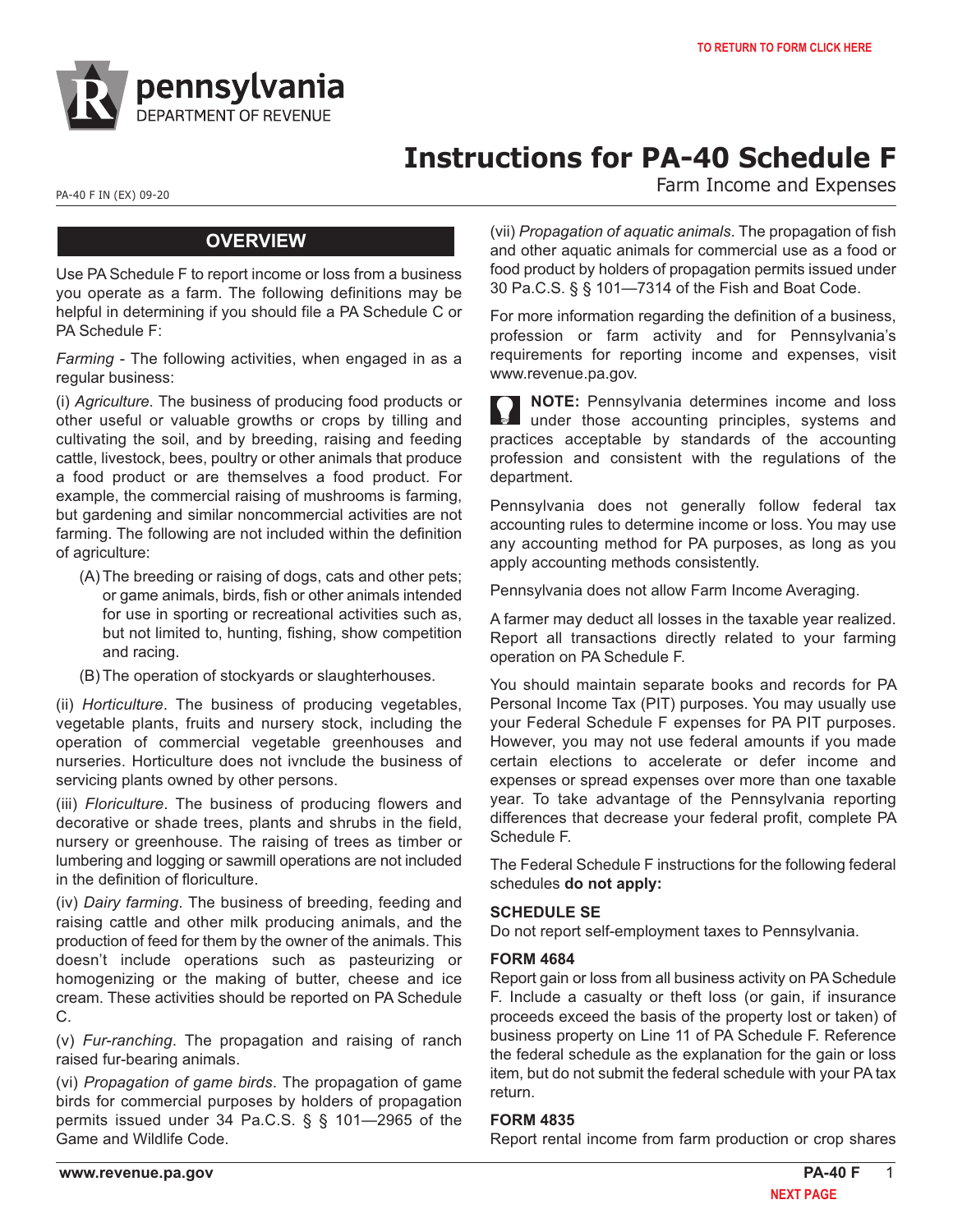whether or not you materially participate in the production of that income as rental income on PA Schedule E. Pennsylvania does not have "materially participating" rules. An owner may deduct all losses in the taxable year realized. Only report on PA Schedule F the income, expenses and profit or loss from the operation of your farm enterprise.

#### **FORM 8824**

Do not report like-kind exchanges on PA Schedule F. Pennsylvania laws and regulations do not recognize likekind exchanges. Report any gain or loss from any sale, exchange or disposition on Line 11 of PA Schedule F, if the transaction was a normal business transaction. Report any gain or loss from other dispositions (nonbusiness) on PA Schedule D.

If you own or operate more than one farm or farming operation, you must submit a separate PA Schedule F for each operation.

# **OTHER PENNSYLVANIA AND FEDERAL INCOME TAX DIFFERENCES**

PA income from farming generally differs from the income determined for federal income tax purposes. Further, Pennsylvania will no longer accept a PA Schedule C-F Reconciliation for the purpose of adjusting the federal farm income to PA farm income. Therefore, the items which were previously included as additions to PA income or expenses on the PA Schedule C-F Reconciliation should be included with the specific line of income or expense on PA Schedule F. In addition, those items which Pennsylvania does not require be reported as income or does not allow as expense in determining net farm income, which are allowed in the determination of net federal farm income, should not be included in the specific farm income or expenses on PA Schedule F.

Examples of items that Pennsylvania requires as additions to income include: any advance receipts for goods or services; working capital interest or dividend income including federal-exempt interest and dividend income from obligations of other states; gains from the sale of business assets where the property is replaced by similar property; gains from involuntary conversions (such as those from IRC Section 1033); and gains from the sale of property where PA basis is different than federal basis.

Examples of items that Pennsylvania allows as additions to expenses that required a reduction for federal tax purposes include: a meals, travel and entertainment expense deduction of 100 percent by Pennsylvania for the expenses incurred; any differences in depreciation related to differences in basis of assets, amount of allowable Section 179 expense, or method of depreciation for federal or PA purposes; and any other reductions in federal expenses allowed at 100 percent for PA personal income tax purposes.

Examples of items that Pennsylvania requires as reductions in federal income or expenses include: income taxes based upon gross or net income; any differences in depreciation

related to differences in basis of assets, amount of allowable Section 179 expense, or method of depreciation for federal or PA purposes; recognition of cancellation of debt income; recognition of income from IRC Section 481(a) spread adjustments; payments for owner pension, profit-sharing plans, deferred, or welfare benefit plans; percentage depletion; direct expensing of organizational expenses or syndication fees; losses from the sale of property where PA basis is different than federal basis; and any other income or expenses where there is a specialized federal treatment that is not specifically addressed or allowed by PA personal income tax law that might involve additional expensing, expensing verses capitalization, carry back or carry forward of losses, income recognition, or other special treatments.

Pennsylvania is not a community property state. Therefore, for PA personal income tax purposes, a taxpayer and the taxpayer's spouse must each report on a separate PA Schedule F their share of the income and expenses from a farm entity they own that is considered a qualified joint venture for federal income tax purposes.

# **SPECIFIC INSTRUCTIONS**

#### **ROUNDING**

Enter amounts in whole-dollars only. Eliminate any amount less than \$0.50 and increase any amount that is \$0.50 or more to the next highest dollar.

# LINE INSTRUCTIONS

# **LINE A**

#### **PRINCIPAL AGRICULTURAL ACTIVITY CODES**

Enter the four-digit code that best describes your principal income producing activity. If your principal source of income is from providing agricultural services such as soil preparation, veterinary, farm labor, horticultural or management for a fee or on a contract basis, use the most appropriate Principal Agricultural Activity Code shown on Side 2 of the PA Schedule F.

# **LINE B**

## **PRINCIPAL PRODUCT**

Describe in one or two words your principal crop or output for the current year.

#### **DISPOSITION OF PAYMENTS-IN-KIND COMMODITIES**

If you disposed of commodities received under the payments-in-kind program, fill in the oval for the description(s) that apply.

Enter your federal Employer Identification Number (FEIN). If you do not have an FEIN, leave this space blank.

Enter your PA Sales Tax License Number if you have one, or leave this space blank.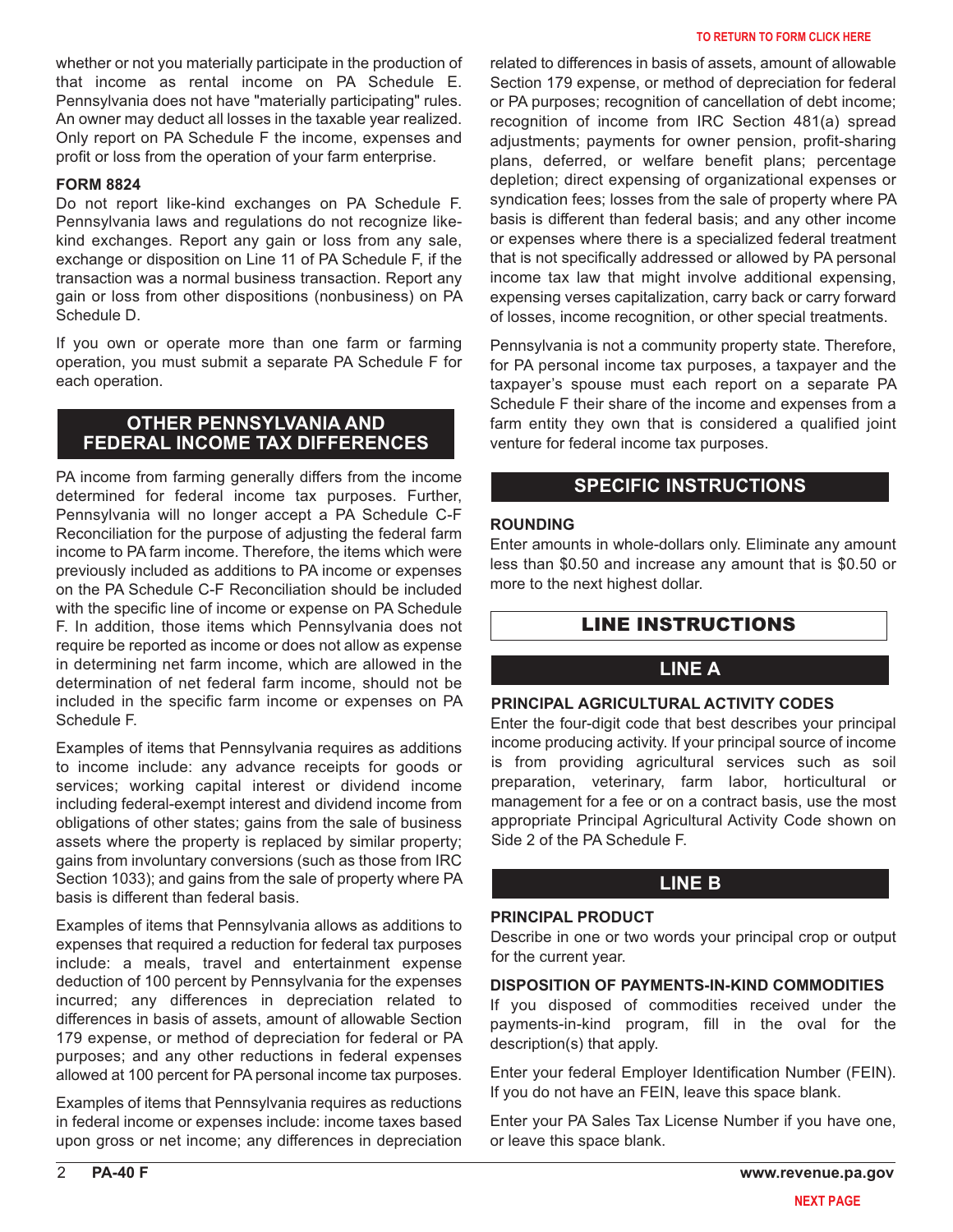# SECTION I

#### **FARM INCOME - CASH METHOD - COMPLETE SECTIONS I AND II**

# **LINES 5a and 5b**

On Line 5a, show your total distributions from cooperatives, including patronage dividends, nonpatronage distributions, per-unit retain allocations and redemption of nonqualified notices and per-unit allocations.

Show patronage dividends (distributions) received in cash and the dollar amount of qualified written notices of allocation. If you received property as patronage dividends, report the fair market value of the property as income.

On Line 5b, enter patronage dividends from buying personal or family items, capital assets or depreciable assets.

# **LINE 7b**

#### **MATERIALS AND SERVICES**

Include the amount from 1099-G, Box 9, Market Gain, associated with any Commodity Credit Corporation (CCC) loan where the proceeds from the loan were not originally elected to be included as income. Write "Market Gain" in the space to right of "Materials and services" when including an amount from this source. Include a schedule if more than one type of income is reported on this line.

### **LINE 11**

#### **OTHER INCOME**

Enter gross proceeds you may have to report elsewhere on your federal tax return. Include the income from the sale of business assets you reinvested and used to acquire similar business assets. Also include the gain or loss on replacing business property (including land or buildings used by the facility in the operation of a farm) and interest and dividend income from investments that generated working capital. Include other income as described for Line 8 of Federal Schedule F. PA PIT law and regulations do not limit depreciation when business property use (or the inclusion amount on leased property adjustment) falls below 50 percent. You may deduct the allowable business depreciation as described below on such property. Do not report "depreciation recapture" for PA Personal Income Tax purposes. Do not include income from oil and gas well royalties, well access easements or right-of-ways as other income on PA Schedule F - even if the well is located on the farm property. Oil and gas royalty payments should be reported on PA Schedule E along with any temporary easement or right-of-way payments. Payments for oil and gas pipeline or well access express easements (15 years or longer) or permanent right-of-ways should be reported on PA Schedule D. Payments from oil and gas producers for crop damage should be included as other income on PA Schedule F. All payments for crop damage are reportable in

the year they are received even if the payment is based upon multiple years of damages.

# SECTION II

#### **FARM DEDUCTIONS - CASH AND ACCRUAL METHOD**

Include current expenses that are ordinary, necessary and reasonable for producing farming income. Do not include personal or living expenses. PA law does not impose dollar or percentage limitations on allowable expenses. You may always deduct 100 percent of the PA allowable farm expenses that you incurred during the taxable year.

### **LINE 15**

#### **CONSERVATION EXPENSES**

You may deduct certain expenditures (including any amount paid on any assessment levied by a soil or water conservation or drainage district to defray expenditures made) for soil or water conservation and the prevention of erosion if the expenditures are in respect of land you use. The allowable deduction for any one year may not exceed 25 percent of your gross income from farming, but any excess may be carried over to succeeding years with the same limit applying to those years.

To claim a deduction for these expenditures, you must elect to do so by claiming the deduction on your return for the first taxable year for which the expenditures are paid. Once you have elected to treat the expenditures as deductions, you must continue to do so in all future taxable years unless you secure consent to change.

### **LINE 16a**

#### **REGULAR DEPRECIATION**

You may use any depreciation method permissable under accepted accounting principles and practices as long as you consistently apply the method.

**NOTE:** For each asset, you must also report straightline depreciation, unless not using an optional accelerated depreciation method. You need straight-line depreciation to take advantage of Pennsylvania's Tax Benefit Rule when you sell the asset.

You must use the straight-line depreciation method if your PA basis and federal a basis for an asset differ.

# **LINE 16b**

#### **SECTION 179 EXPENSE**

Current expensing is limited to the expensing allowed at the time you placed the asset into service, or the expensing in effect under the IRC of 1986 as amended Jan. 1, 1997. Pennsylvania follows the federal definitions for listed property.